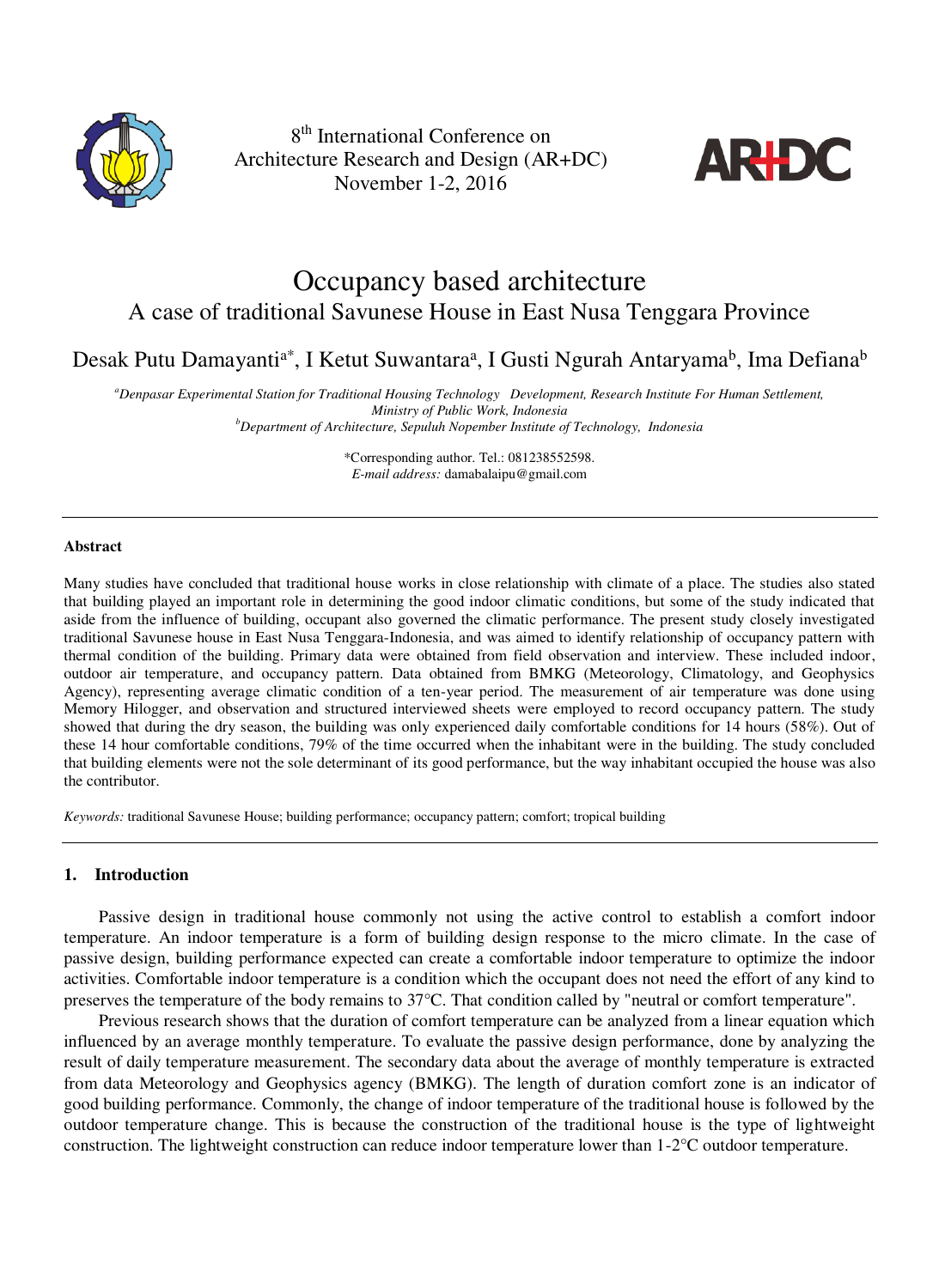Measurement linear equation which using to determine the neutral temperature is  $Tn = 17.6 + 0.31 \times Tav$ , while it range is Tn  $\pm 2^{\circ}$ C. Building comfort zone is a condition which indoor temperature enters in the range of neutral temperature. Longer duration of comfort zone created in one day that shows a better building performance. The similar study with traditional house cases indicates that comfortable duration happened during 11-12 hours/day. It happened from afternoon until the next morning day.

Similar studies related the performance of traditional buildings generally use the equation of liner. From the foregoing it was found that the duration of comfortable created only by 50% the time daily. Discovered the phenomenon when it only analyzes the duration comfortably created, and then the performance of traditional buildings is arguably poorly. This research aims to analyze the performance of House Ammu Hawu associated with occupancy patterns. If associated with a pattern of occupancy communities, the duration of thermal comfort occurs when the House was occupied.

This research evaluates the connectedness between duration of indoor comfort zone and duration of occupied. The case of study is Ammu Hawu traditional house in Savu Island – East Nusa Tenggara Province. The measurement done during the dry season and wet season. Daily temperature fluctuation of Ammu Hawu house measured digitally with a logger memory from Hioki.

### **2. Method**

This research paradigm was an associative research. It is a research aimed at explaining the relationship of two variables or more. The result from an associate research usually is a novelty hypothesis for the future (Sugiyono, 2003). There were two variables analyzed in this paper, which was temperature and occupancy pattern. Both are the result of primary data measurement of the field. Temperature data consist of indoor temperature and outdoor temperature data. It measured by Memory HiLogger 8422-51 from Hioki. That logger connected by cable termokopel type T (sensor hot) for detected the air temperature. The data collected is the degree of air temperature in units of Celcius. The daily temperature profile obtained by the record of air temperature during 1 day. Air temperature calculated each 1-hour interval, during a minimum of 3 days (3x24 hours). The average temperature each hour during 3 days is a daily temperature profile. Time measurement conducted on the dry season an wet season. dry season and wet season determined from recording result of micro climate. The micro climate data of Savunese Raijua which collected is data recorded during the last ten years. That secondary data extracted from data Meteorology and Geophysics agency from Kupang Meteorology station (BMKG Kupang, 2012).

The other primary data that must be acquired is the pattern of occupant activity in Ammu house. The data were obtained through interview methods, it is aimed to find out the duration of the house occupied by the inhabitant. Existing data of Ammu Hawu design obtained from measurement field. Sketch field data are drawn repeated use Autocad software 2010.

Very much research method which can be used for determines a neutral temperature on passive design case. Neutral temperature is a condition of temperature which the respondent could not feel a hot or cold. It was created as a respond form of building from micro climate. Linear equation for determining the neutral temperature on a passive design is:

Tn = 17,6 + 0,31 x Tav..........................................................................................................................................(1)

With the provision: Tn : Neutral temperature  $(^{\circ}C)$ Tav : Averange of Monthly temperature (°C)

Average monthly temperature data is a secondary data about average of monthly temperature extracted from BMKG measurement data.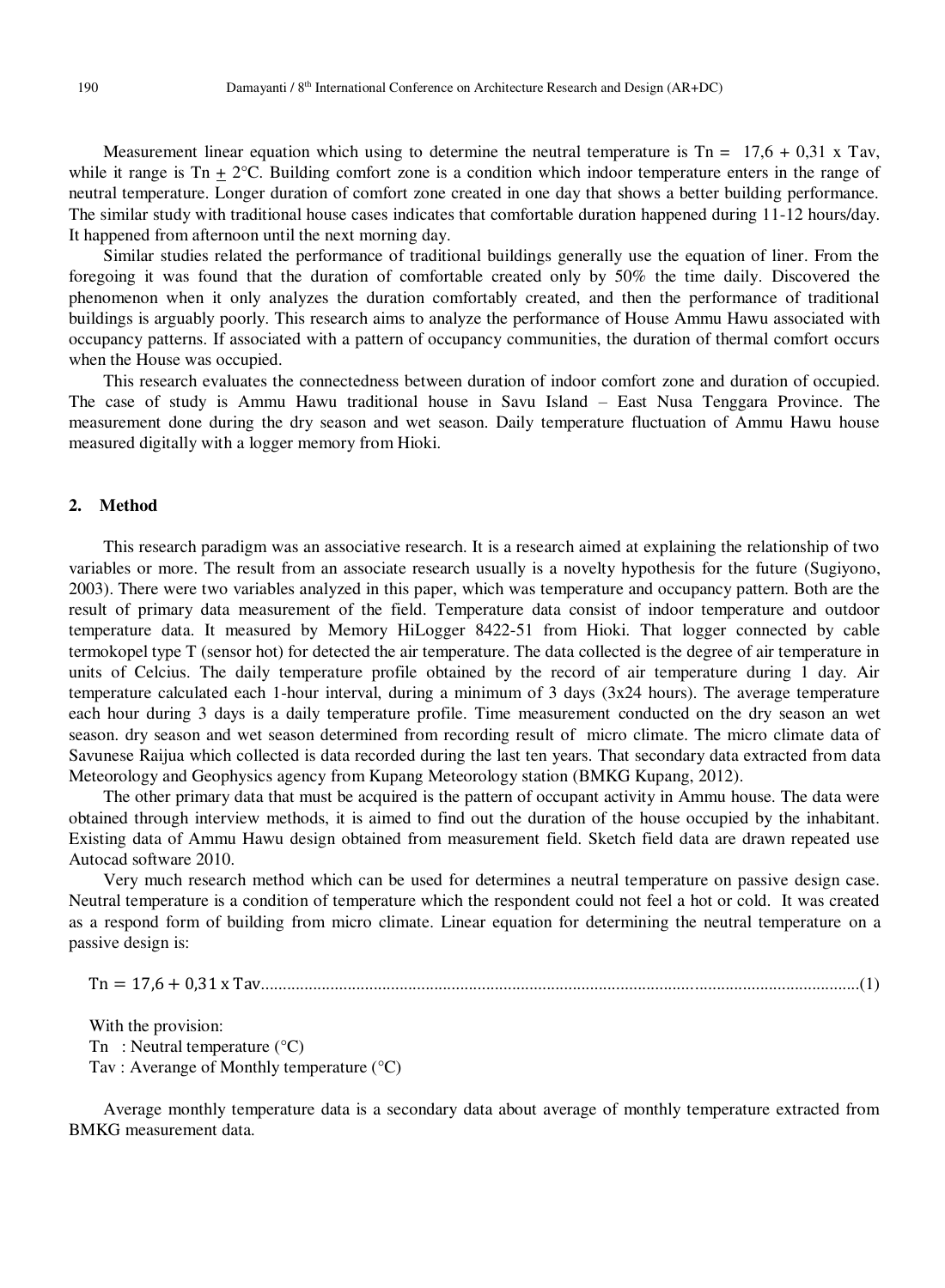The range of neutral temperature is  $T_n + 2^{\circ}C$ . The area of neutral temperature called a comfort zone. Comfort zone have two levels, namely a lower comfort level [Tmin = Tn  $(-)$  2°C] an upper comfort level [Tmax = Tn  $(+)$  $2^{\circ}$ C]. While indoor temperature is lower than Tmin or higher than Tmax therefore, that condition categorized in the uncomforted zone. That profile is a description that occurs on daily time.



Fig. 1. Comfort-uncomfort zone in daily.

With the same methods the previously research, commonly revealed comfort duration and uncomforted duration resulting. The research has been not connected the duration of comfort zone with the duration of occupancy. Space theory revealed that occupancy pattern in a house is closely connected with activities of its inhabitants. Traditional society activities dominated by agriculture activities. Commonly, it start in the morning until afternoon at their rice field (outdoor activities), during 12 hours in a day. And then their house not occupied when the farming activities on going.

This research evaluates the connectedness between duration of indoor comfort zone to duration of occupant activity. Duration of occupancy data was obtained though field interview with occupants of the Ammu Hawu house (Fig.3).



Fig. 2. Relationship of occupancy pattern with comfort zone.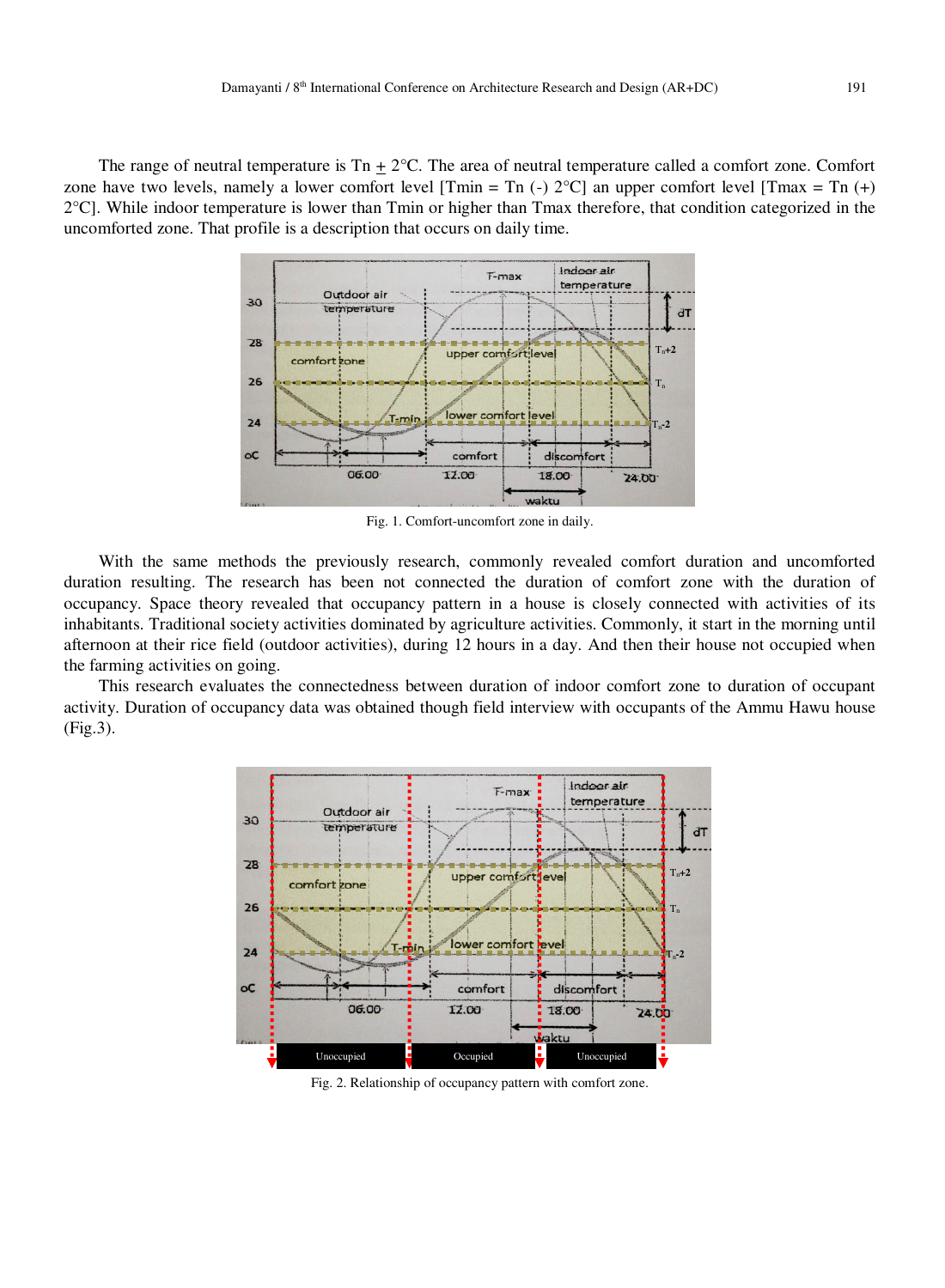# **3. Literature**

### *Traditional Architecture of Savu*

East Nusa Tenggara Province has 10 variants of traditional architecture, analyzed from the aspect of building typology (Suprijanto & Damayanti, 2009). Ten of these variants are : Sumba traditional architecture, Manggarai traditional architecture, Ngada traditional architecture, Ende traditional architecture, Lamaholot traditional architecture, Alor traditional architecture, Wehali traditional architecture, Atoni traditional architecture, Rote traditional architecture, and Savu traditional architecture (Fig. 3).



Fig. 3. 10 Variants of Traditional Architecture in East Nusa Tenggara Province (Suprijanto, Iwan & Desak Putu Damayanti, 2009).

Characteristic of the traditional architecture Savu is visible from the morphological form. It is dominated by the roof area of the building (Damayanti, Kasuma, & Suprijanto, 2013). The traditional savunese house is still be found in Savu Raijua Regency. Savu Raijua Regency is new otonom area which formed in 2008 (UU 52/2008, 2008). The regency was expansion result of Kupang regency. Coordinate point of Savu Rajua Regency is 10025'7,12"- 10049'45,83" South Latitude and 121016'10,78 - 12200'30,26" East Altitude. The difference in the value of the altitude effects on variation of climate environment. So the difference in environmental conditions will influence on the value of building thermal comfort (Brager & de Dear, 2001; Humphreys & Nicol, 2000). This island is bounded by Sawu sea in the North, East, and West side. South side of the island is bounded by the Indian Ocean. This research takes one of the traditional savunese house which located in the Namata Village, Savu Raijua Regency.

Savunese house is the stage house and have a structure system of *taga stone*. Taga stone structure beam connection system is a semicircular arch on both sides of the roof. Along with the growing need of space, Savunese house differentiated into two parts, namely Ammu Hawu and Ammu Java/foreign. Ammu Hawu consists of two types, *Amu ae nga rukoko* and *Amu taga stone.* Amu ae nga rukoko has a ridge jutting out, while *Ammu taga stone* doesn't have. While Ammu Java/foreign doesn't have *taga stone* (Table 1). The object of this research focus on *Ae Nga Rukoko Ammu* building (Damayanti et al., 2013).



Table 1.Types of Savunese House.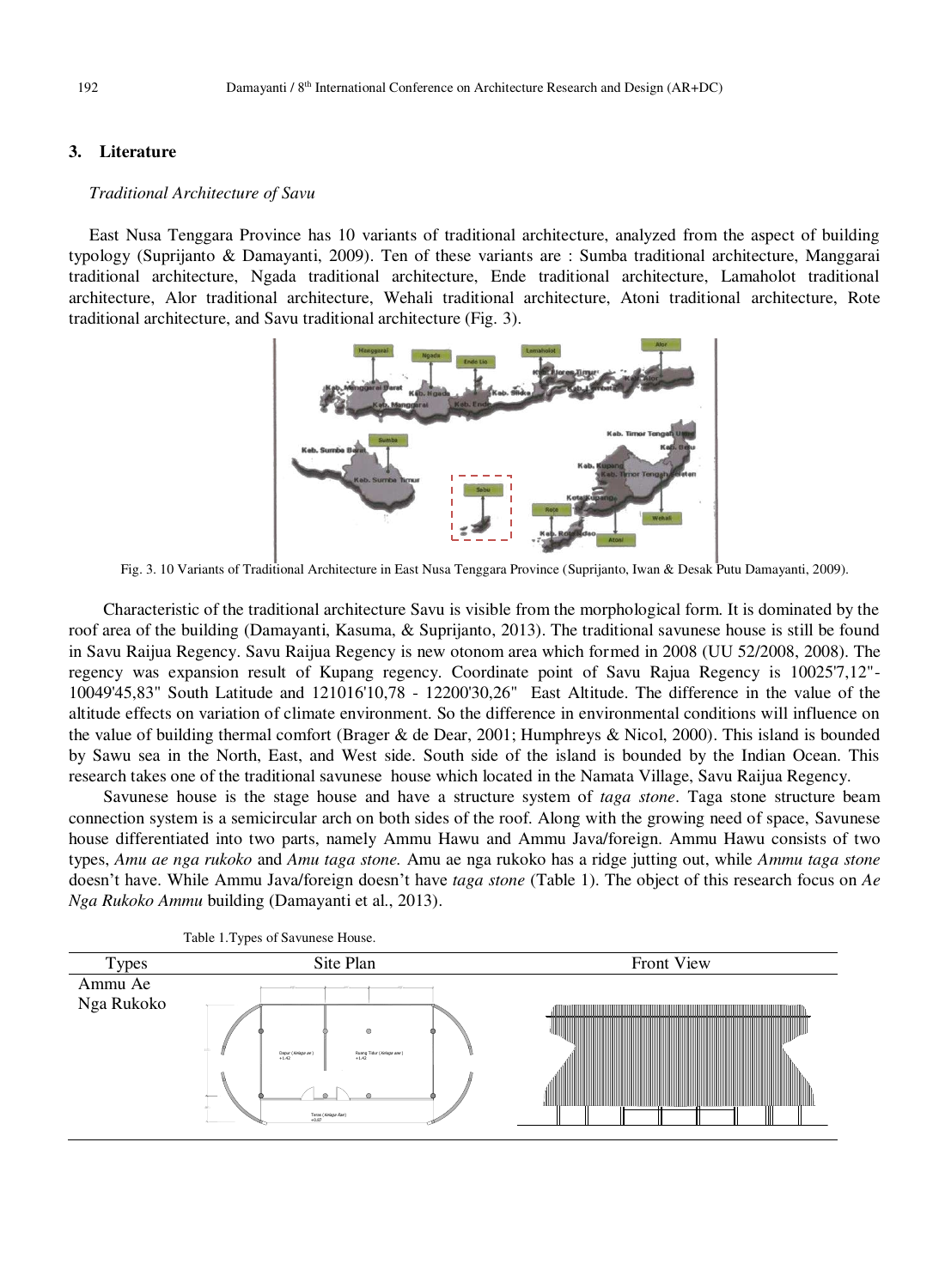

Savunese house dominated by a percentage of the area of roof, openings in the building ranges between 10- 30%. It is appropriate to get around the huge wind speeds. *Taga stone* on *Amu ae nga rukoko* serves as the influx of wind gap from the roof into the room. The community of approximately Savunese utilizes natural materials as building materials (Kana, 1978). Lontar leaf was chosen to cover the construction of the roof. Results of the fields study showed that the leaves is more "insulation" instead of palm leaves. That conductivity are low, making the leaf the epigraph transfer have good heat as material. It is able to absorb and release less heat from outdoors to indoors (Damayanti et al., 2013).

### **4. Result and Disscusion**

### *Macro Climate of Savu Island*

Micro climate condition in Savu Raijua Regency, obtained by secondary BMKG data. Monthly temperatures recorded during the last 5 years (Figure 4). The average annual temperature is reached 27,99°C. The highest temperatures occur in November reached 30°C. While, the lowest temperatures occur in July reached 26,32°C (Fig. 5). Smaller radiation on drought will cause a decline in temperatures and increased air pressure (Anderson et al., 1972). A decrease in temperature and an increase in air pressure will increase the speed of the wind (Machon, 2007). Because solar radiation is reduced, then the relative humidity will increase (Handoko, 1993).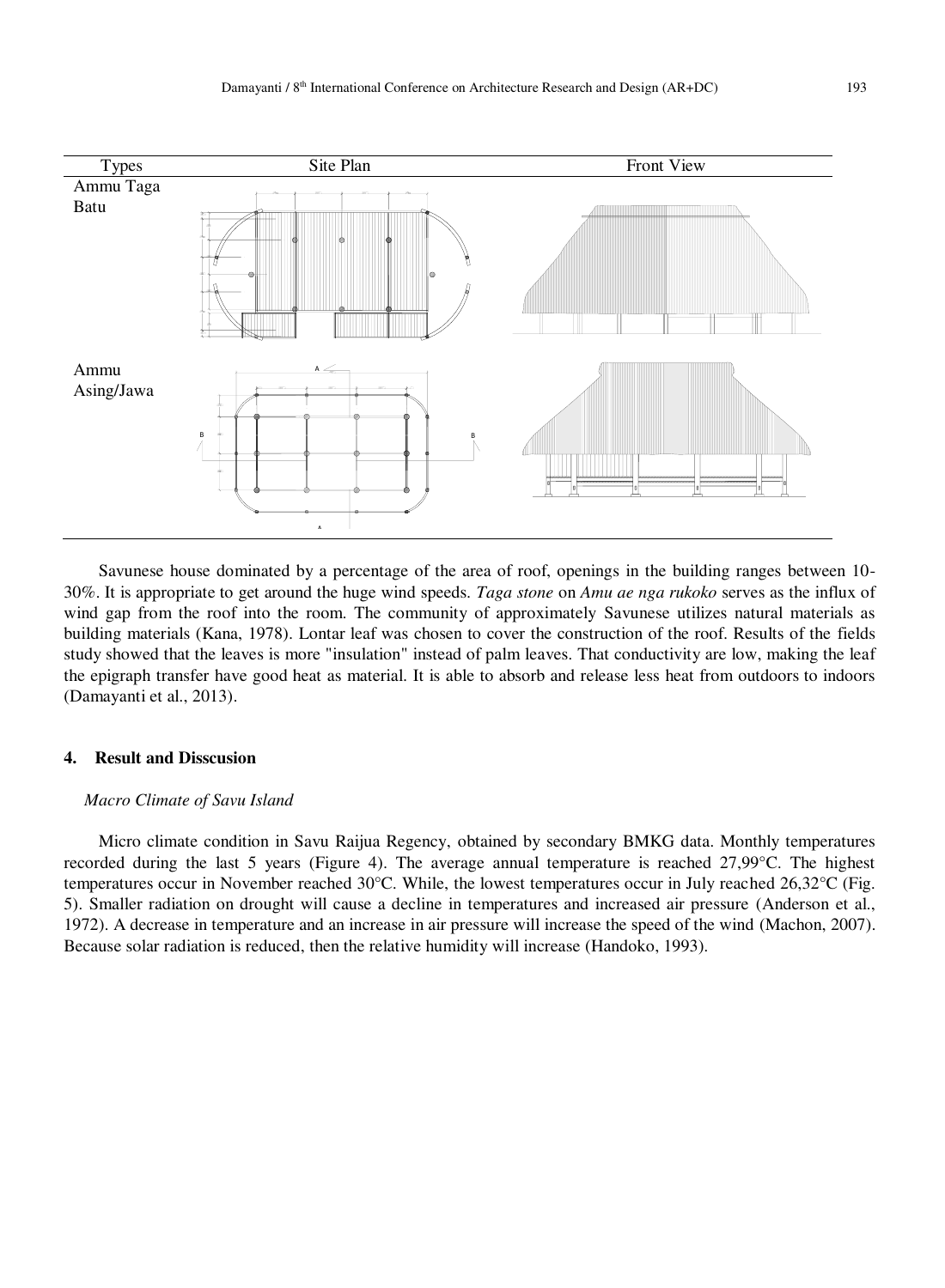

Fig.4. The monthly average temperature during the year.

The Savu outside environment has an extreme character. The sun shines an average annual reaches 80%, so that the necessary building design that is able to inhibit the propagation of heat into the room. The other climate elements that make the outside environment on Savunese uncomfortable was the degree of humidity reached 75%. Rainfall in the area is also low enough that is average reaching 92 mm. However, the wind speed is high enough reach 128 m/s<sup>2</sup> (BMKG Kupang, 2012). The high wind speeds help to remove heat from indoors, but it takes a strong building construction in order not easily damaged by the force of the wind.

### *Physical Characteristic Of Ammu Hawu*

Field observations indicate that Ammu Hawu not unlike the variety traditionally buildings in General. Ammu Hawu belongs in the category of home staging. Extensive roof Ammu Hawu dominate vast sheath the building (50%). But the physical identity of the traditional building does not stop only on the roof only. The buildings traditional Ammu Hawu also has a hollow floor and wall coverings made from woven bamboo or wooden board arrangement. Description of primary data about Ammu Hawu is seen in Table 2.



Table 2.Primary Data Of Ammu Hawu House.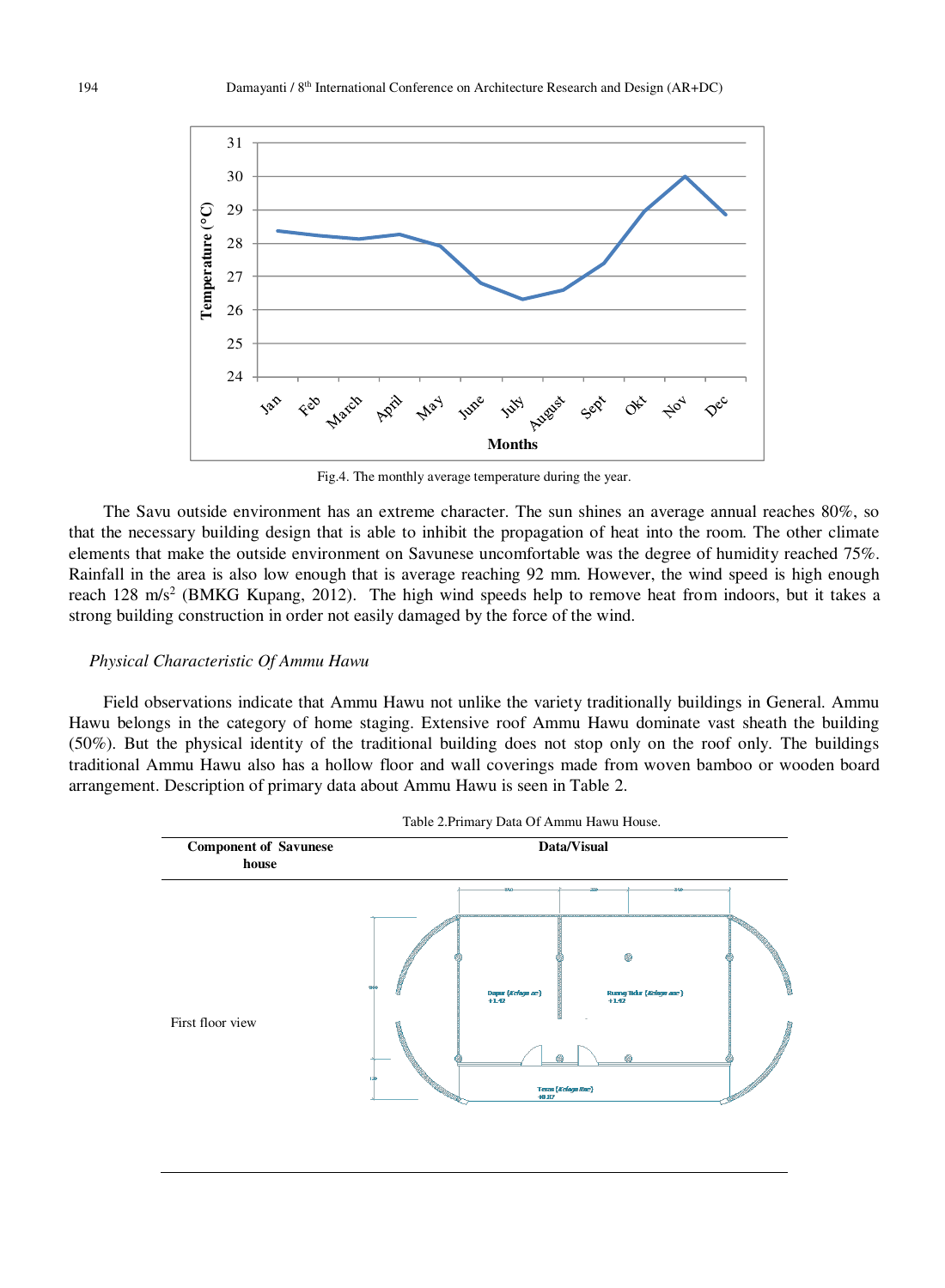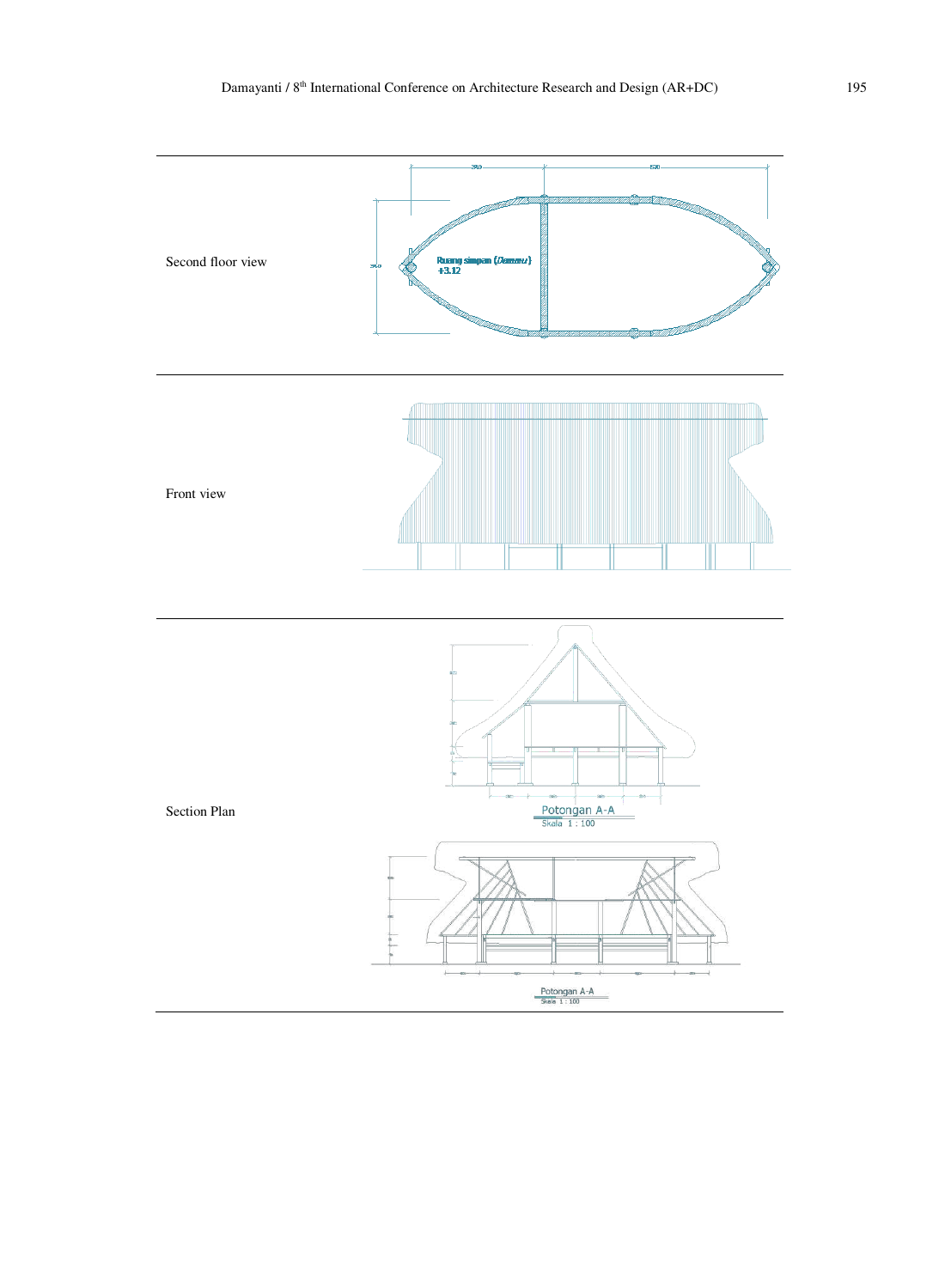

To analyze the thermal performance of the building, therefor the first specified Tn (neutral temperature) which is influenced by the average monthly temperatures. Based on the linier equation obtained that neutral temperature reached 25,85 °C. The comfort zone range is  $27,85 - 23,85$  °C with determined by the limit of Tn  $\pm$  2°C (Figure 5). Comparison between of indoor and outdoor temperature shows both have the same pattern. From the comparison of primary data, the performance of the building was able to decrease the temperature in the room reached 0.88 °C compared to outdoor temperature (Table 3).



Fig. 5. The fluctuation of indoor and outddoor temperature.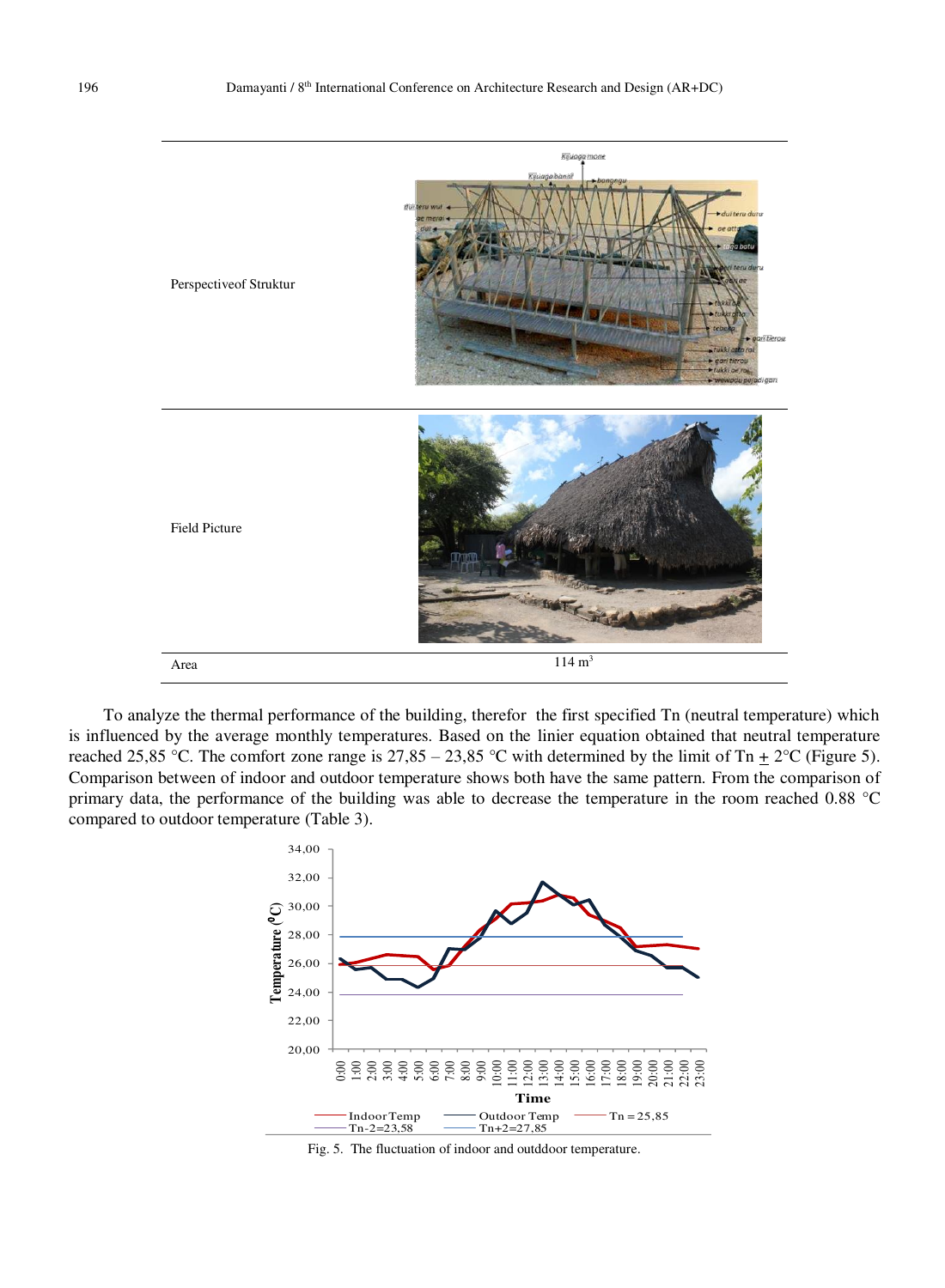| Table 5. Comparasion between indoor and outdoor comfort. |                                       |                                         |                                |                                       |  |
|----------------------------------------------------------|---------------------------------------|-----------------------------------------|--------------------------------|---------------------------------------|--|
| Temperature                                              | Lenght of Comfort<br>duration (hours) | Lenght of Uncomfort<br>duration (hours) | Temperature<br>Maximum<br>(°C) | Deference<br>of Tmax<br>$^{\circ}$ C) |  |
| Indoor                                                   | 14                                    |                                         | 30,80                          | 0.88                                  |  |
| Outdoor                                                  |                                       |                                         | 31.68                          |                                       |  |

Table 3. Comparasion between indoor and outdoor comfort.

Comfort zone occurs in the afternoon until tomorrow morning. While the uncomfortable zone occurs in the morning until the afternoon. Therefor it can be said that comfort zone duration occurs for 58% of the daily time. In figure 6 shows that the duration comfortably indoors going for 14 hours in a day.



Fig. 6. Comfort and discomfort duration of thermal.

This study attempts to analyze other aspects that should be taken into account in evaluating the effectiveness of the performance of traditional buildings, named the occupancy pattern. The primary data of occupancy pattern, conducted by field observations with in-depth interview method with occupants. Traditional savu people generally works as farmers. As an agricultural society, most of the daily time spent on doing outdoor activities (farmed). Indoor activities occurs in the evening until tomorrow morning. At the time of time farming, ammu hawu only inhabited by 1-2 persons: the women who keep the house or keep their child. The observation data of occupancy patterns listed in Table 4.

|       | Tabel 4. Daily Occupancy Pattern. |            |
|-------|-----------------------------------|------------|
| Time  | Activities                        | Occupancy  |
| 0:00  | Take a rest                       | Occupied   |
| 1:00  | Take a rest                       | Occupied   |
| 2:00  | Take a rest                       | Occupied   |
| 3:00  | Take a rest                       | Occupied   |
| 4:00  | Take a rest                       | Occupied   |
| 5:00  | Take a rest                       | Occupied   |
| 6:00  | Cooking                           | Occupied   |
| 7:00  | Outdoor activities                | Unoccupied |
| 8:00  | Outdoor activities                | Unoccupied |
| 9:00  | Outdoor activities                | Unoccupied |
| 10:00 | Outdoor activities                | Unoccupied |

Tabel 4. Daily Occupancy Pattern.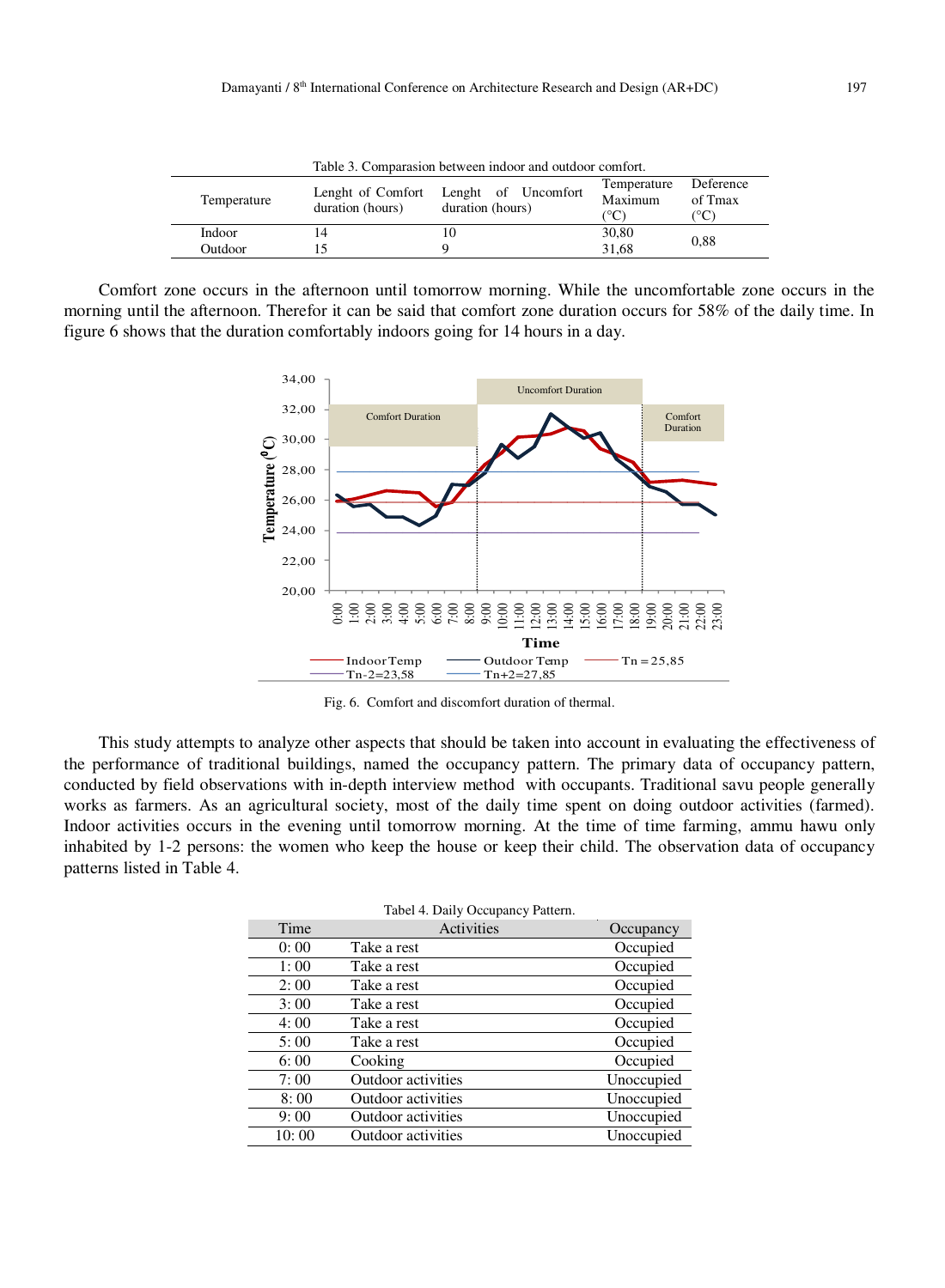| 11:00 | Outdoor activities                    | Unoccupied |
|-------|---------------------------------------|------------|
| 12:00 | Outdoor activities                    | Unoccupied |
| 13:00 | Outdoor activities                    | Unoccupied |
| 14:00 | Outdoor activities                    | Unoccupied |
| 15:00 | Outdoor activities                    | Unoccupied |
| 16:00 | Outdoor activities                    | Unoccupied |
| 17:00 | Outdoor activities                    | Unoccupied |
| 18:00 | Outdoor activities                    | Unoccupied |
| 19:00 | Family time, take a rest, dinner time | Occupied   |
| 20:00 | Family time, take a rest, dinner time | Occupied   |
| 21:00 | Family time, take a rest, dinner time | Occupied   |
| 22:00 | Family time, take a rest, dinner time | Occupied   |
| 23:00 | Family time, take a rest, dinner time | Occupied   |

It is known that the occupied pattern of building Ammu Hawu, occurs from 18:00 in the afternoon, until 6 am the next morning. If it is associated with the duration of the comfort zone duration, seen that the duration of the dominant comfort zone occurs when the building occupied. From calculating duration time comfortable based on the neutral temperature threshold is 14, note that only 2 hours building not inhabited. This means that buildings can be said to live in comfortable 79 %. This is because from 19:00 – 06:00 pm the occupant inhabbitance the house. Room temperature in buildings fall into the category of the comfort zone (Figure 7). This is in line with the theories of anthropology which is very traditional residential believes that it is the fruit of the human mind that is ideal for occupancy because considering the conditions of the surrounding environment.





# **5. Conclusion**

The study found that performance Ammu Hawu house is good enough. It can be show from the length of the duration comfortably, that happens when the house is occupied. The result of measurement linear equation which using to determine the neutral temperature shows that, Ammu Hawu was daily comfortable conditions for 14 hours (58 %). Out of these 14 hour comfortable conditions, 79 % of the time occurred when the inhabitant were in the building. Future house design ideally capable of creating the comfort duration in accordance with occupant patterns in the future.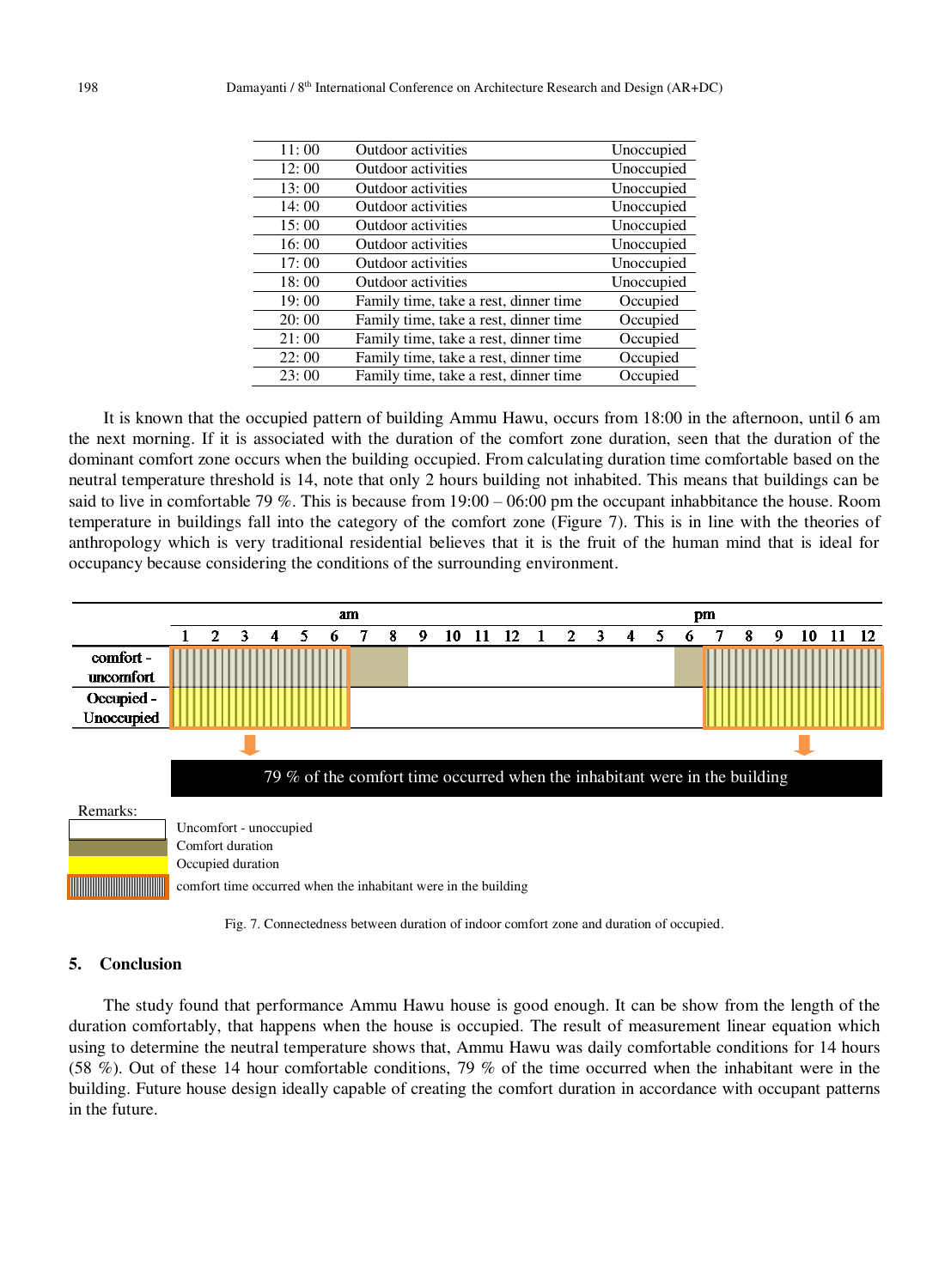### **Acknowledgment**

I would like to say thanks to Research Station For Housing on Region II Denpasar – Ministry of Public Work, that have financed the study with funds from the APBN year 2013. I would like to thanks also Lab. Sains & Teknologi Arsitektur – Institute Teknologi Sepuluh November Surabaya.

### **References**

Anderson, R. C., Keefer, D. R., Myers, O. E., Anderson, R. C., Keefer, D. R., & Myers, O. E. (1972). Atmospheric Pressure and Temperature Changes During the 7 March 1970 Solar Eclipse. *Journal of the Atmospheric Sciences*, *29*(3), 583–587. https://doi.org/10.1175/1520- 0469(1972)029<0583:APATCD>2.0.CO;2

BMKG Kupang. (2012). *Iklim Mikro Kabupaten Sabu Raijua*.

- Brager, G. S., & de Dear, R. (2001). Climate, comfort, & natural ventilation: a new adaptive comfort standard for ASHRAE standard 55. Retrieved from http://www.escholarship.org/uc/item/2048t8nn
- Damayanti, D. P., Kasuma, I. P. A. W., & Suprijanto, I. (2013). Mengenal Lebih Dekat Arsitektur Savunese. In *Prosiding Seminar Jelajah Arsitektur Nusantara*. Medan.

Handoko. (1993). *Klimatologi Dasar*. Bogor: Pustaka Jaya.

Humphreys, M. A., & Nicol, J. F. (2000). Outdoor Temperature and Indoor Thermal Comfort: Raising the Precision of the Relationship for the 1998 ASHRAE Database of Field Studies. *ASHRAE TRANSACTION*, *106*(2), 485–492.

Kana, N. L. (1978). *Dunia Orang Sawu*. Universitas Indonesia.

Machon, M. (2007). *Secondary Scholar Activity The Changes of Meteorological and Physical Quantities during Annular and Total Solar Eclipse*. Cheb.

Sugiyono. (2003). *METODE PENELITIAN BISNIS*. Bandung: Alfabeta.

Suprijanto, I., & Damayanti, D. P. (2009). Arsitektur Tradisional di NTT (Suatu Identifikasi Dalam Upaya Melestarikan Arsitektur Tradisional). In *Proceeding Kolokium 2009*. Bandung.

UU 52/2008. UU Pembentukan Kabupaten Sabu Raijua NTT, Pub. L. No. UU 52/2008 (2008).